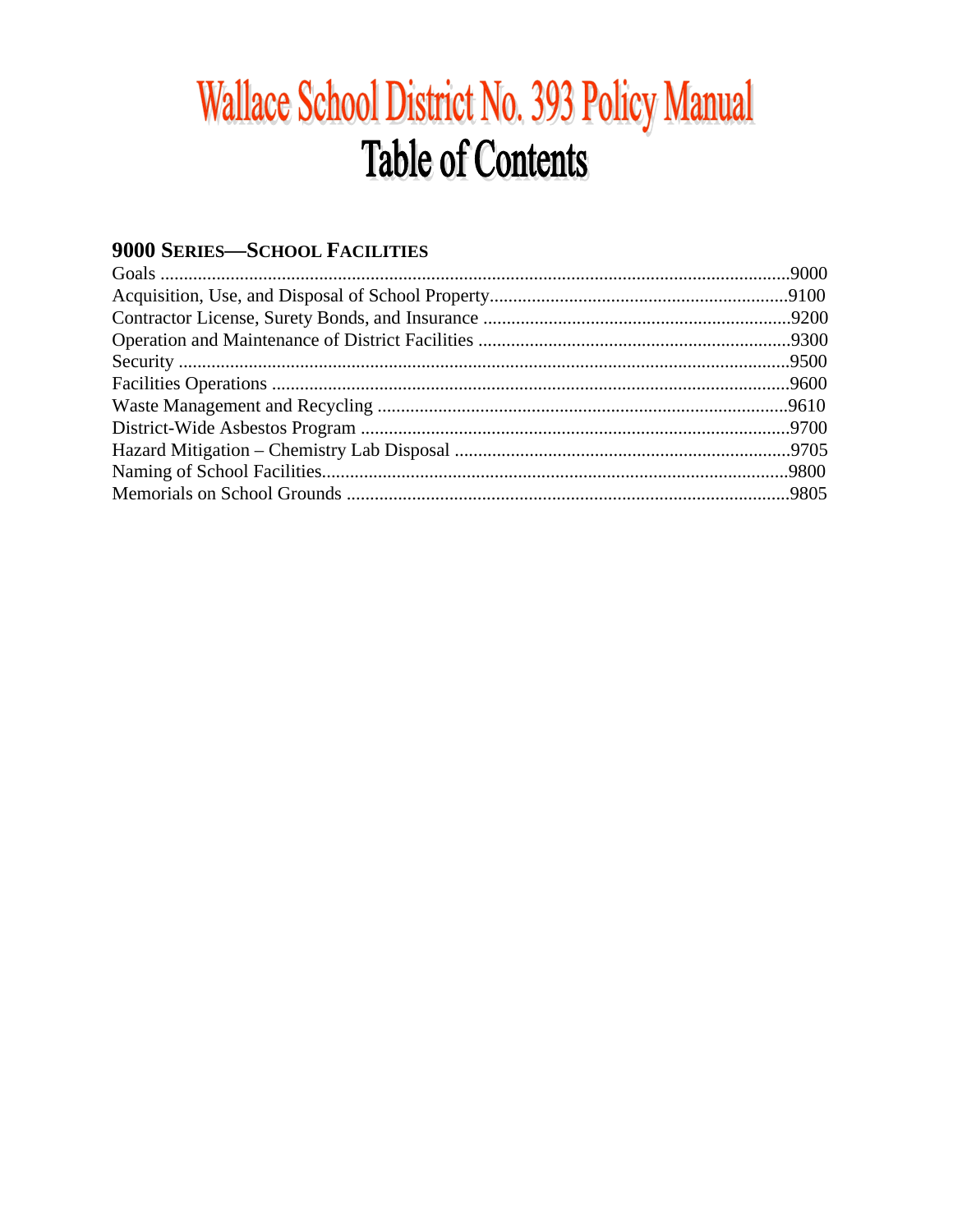## <span id="page-1-0"></span>**SCHOOL FACILITIES 9000**

#### Goals

The Board recognizes the importance the physical plant plays in enhancing the instructional program. The Board shall develop a program to maintain and/or upgrade the buildings and grounds of the District. Facilities represent a long-term investment of the District. The functional utility of such facilities can be increased with a regular maintenance program monitored by staff.

The Board further recognizes the importance of planning in order to provide the anticipated facility needs of the future. The District will review demographic factors as changes make such reviews necessary.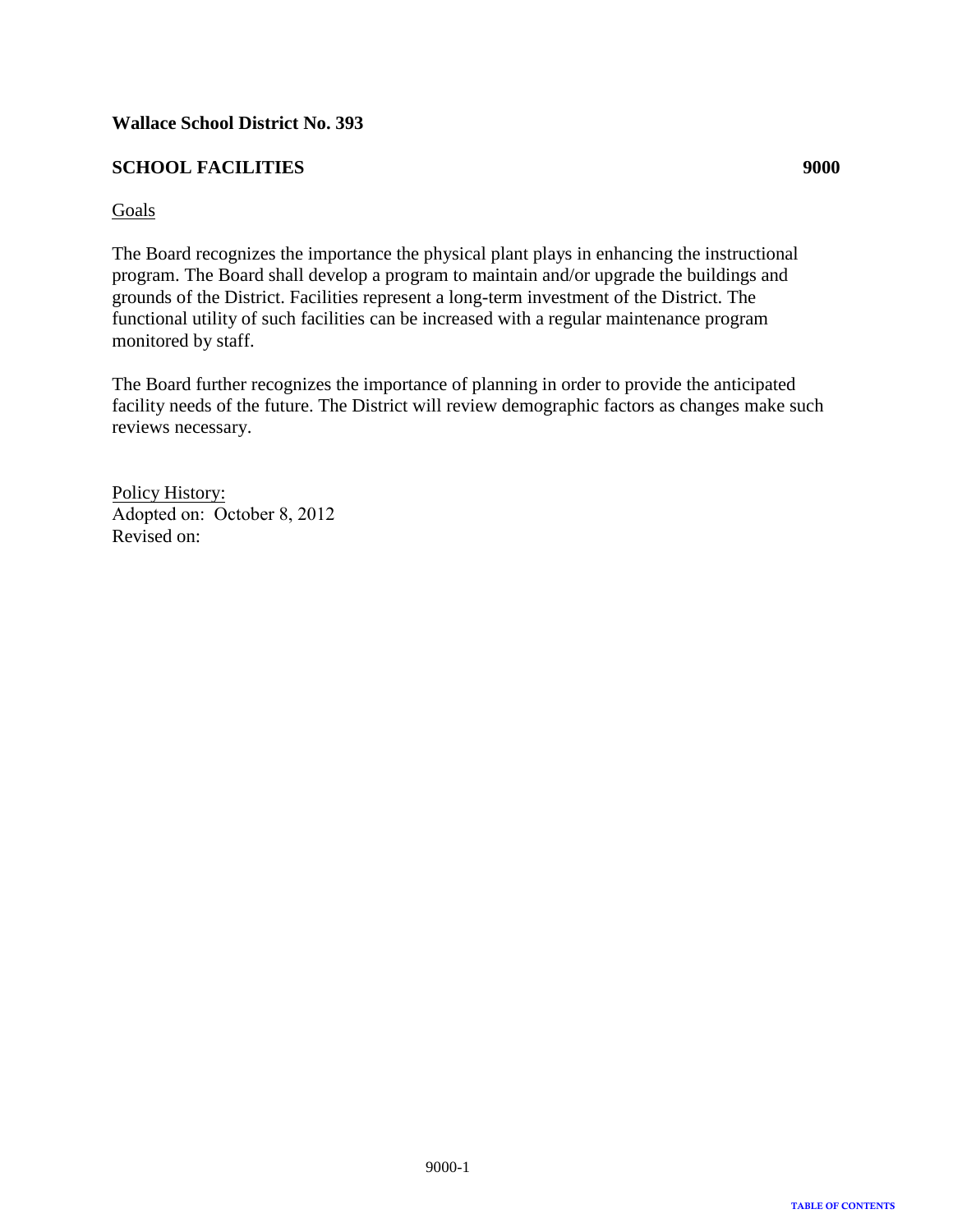## <span id="page-2-0"></span>**SCHOOL FACILITIES 9100**

## Use and Disposal of School Property

## Conveyance of Property

Within one year prior to conveyance, all real and personal property with an estimated value of \$1,000 or greater shall be appraised, which appraisal shall be entered in the records of the Board.

**\$1,000 or Greater**: For property with a value of \$1,000 or greater, the property may be sold at public auction or by sealed bids, as the Board shall determine, to the highest bidder. Such property may be sold for cash or for such terms and conditions as the Board shall determine for a period not exceeding ten years, with the annual rate of interest on all deferred payments not less than 7% per annum. The title to all property sold on contract shall be retained in the name of the District until full payment has been made by the purchaser, and title to all property sold under a note and mortgage or deed of trust shall be transferred to the purchaser at the point of sale under the terms and conditions of the mortgage or deed of trust as the Board shall determine. Notice of the time and the conditions of such sale shall be published twice, and proof thereof made, in accordance with subsections (2) and (3) of section 33-402, Idaho Code. The Board may accept the highest bid, may reject any bid, or reject all bids. During the sealed bid or public auction process, no real property of the District can be sold for less than its appraised value. If, thereafter, no satisfactory bid is made and received, the Board may proceed under its own direction to sell and convey the property for the highest price the market will bear.

Less than \$1,000: The Board may sell personal property, with an estimated value of less than \$1,000, without appraisal, by sealed bid or at public auction, provided that there has been not less than one published advertisement prior to the sale of said property. When the appraised value of the property is less than \$1,000, one single notice by publication shall be sufficient, and the property shall be sold by sealed bids or at public auction. The Board may accept the highest bid, may reject any bid, or reject all bids.

**Less than \$500:** For property that has an estimated value of less than \$500, the property may be disposed of in the most cost-effective and expedient manner by an employee of the District empowered for that purpose by the Board, provided however, such employee shall notify the Board prior to disposal of said property.

#### Donated Property

If real property was donated to the District the Board may, within a period of one year from the time of the appraisal, sell the property without additional advertising or bidding. Otherwise, the Board must have new appraisals made and again publish notice for bids, as with other property.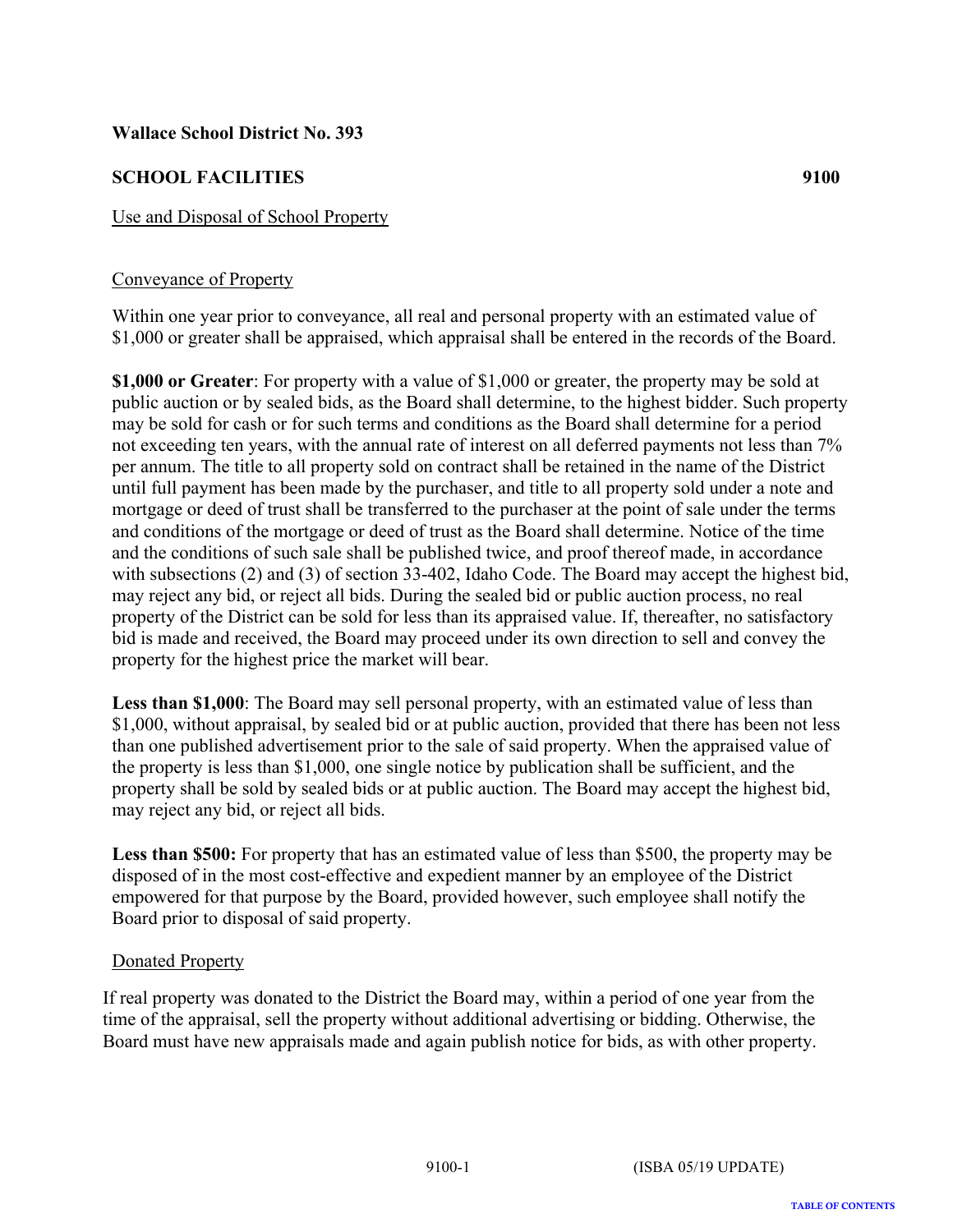## Exchange of Property

The Board may exchange real or personal property for other property provided that:

- 1. One-half 1/2 plus one of the members of the full Board determine such conveyance or exchange is in the best interest of the District; and
- 2. A resolution is passed authorizing such exchange of real and/or personal property to any of the following:
	- A. U.S. government;
	- B. City;
	- C. County;
	- D. State of Idaho;
	- E. Hospital district;
	- F. School district;
	- G. Public charter school;
	- H. Idaho Housing and Finance Association;
	- I. Library district;
	- J. Community college district;
	- K. Junior college district; or
	- L. Recreation district.

Prior to any transfer or conveyance of any real or personal property as set forth above, the Board shall have the property appraised by an appraiser certified in the state of Idaho, which appraisal shall be entered in the records of the Board and shall be used to establish the value of the real or personal property. Provided however, if the Board finds it is in the District's best interests to trade personal property to a person or entity for like kind personal property, the Board may vote to elect to do so. The Board may elect to abstain from an appraisal of the personal property if the estimated value of such property is less than \$5,000.

**Equipment Acquired Under a Federal Award:** When it is determined that original or replacement equipment, as defined in Policy 7270, acquired under a federal award is no longer needed for the original project or program or for other activities currently or previously supported by a federal awarding agency, the Superintendent or Business Manager will contact the awarding agency (or pass-through for a state-administered grant) for disposition instructions.

Generally, disposition of equipment is dependent on its fair market value (FMV) at the time of disposition. If the item has a current FMV of \$5,000 or less, it may be retained, sold, or otherwise disposed of with no further obligation to the federal awarding agency. If the item has a current FMV of more than \$5,000, the federal awarding agency is entitled to the federal share of the current market value or sales proceeds.

If acquiring replacement equipment, the District may use the equipment to be replaced as a trade-in or sell the property and use the proceeds to offset the cost of the replacement property.

The District will use whatever means available to ensure the highest possible return on any items sold.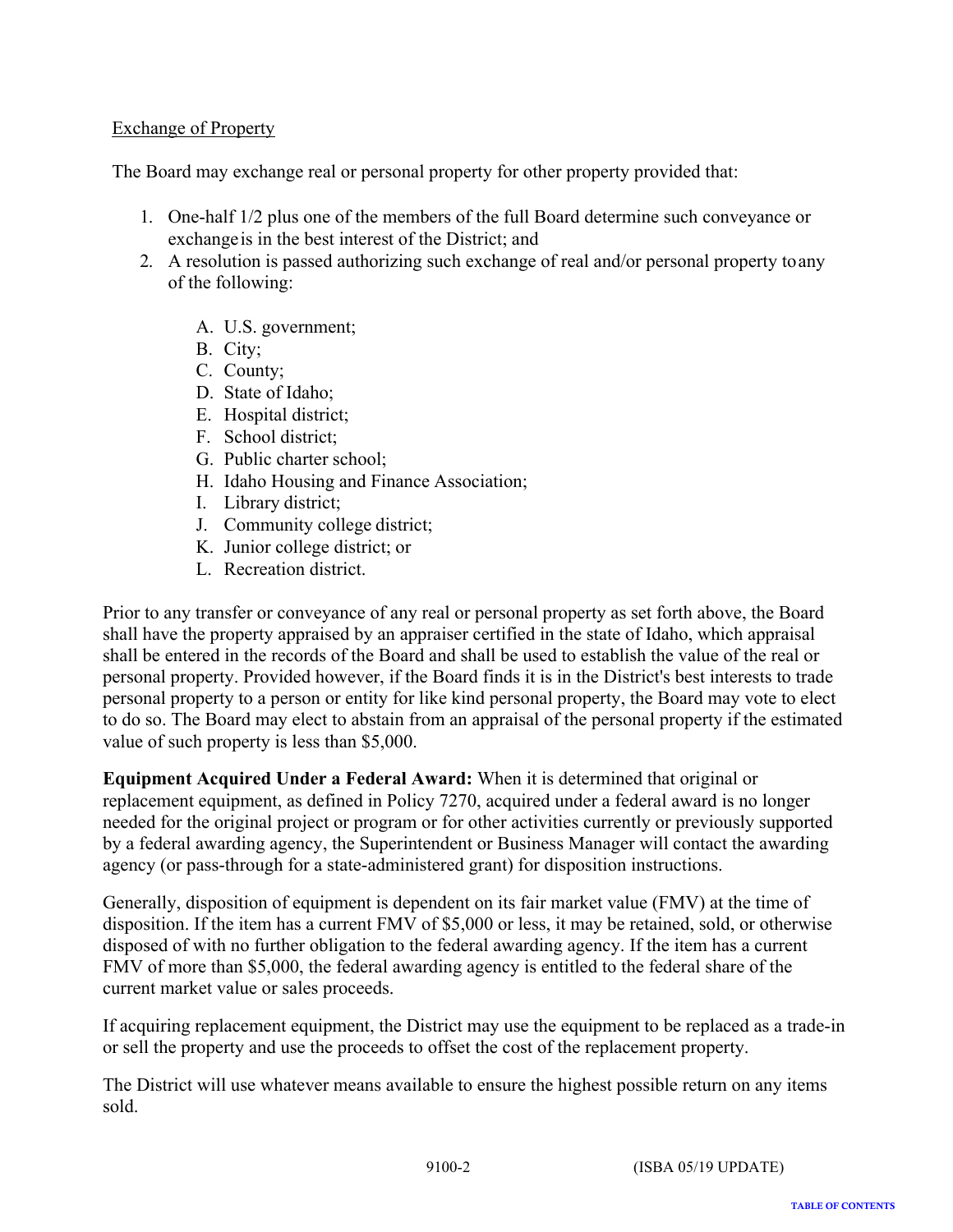Capital expenditures for special purpose equipment are allowable as direct costs, provided that items with a unit cost of \$5,000 or more have the prior written approval of the Federal awarding agency or pass-through entity. Therefore, the District should request prior approval from the State Department of Education for the purchase or the disposition of equipment purchased with federal funds that have a value of \$5,000 or more.

| Cross Reference: 2510P |                                                                                              |                            | <b>Selection of Library Materials</b>                                                                   |
|------------------------|----------------------------------------------------------------------------------------------|----------------------------|---------------------------------------------------------------------------------------------------------|
|                        | Legal Reference: $2 \text{ C.F.R } § 200.313(e)$<br>2 CFR § 200.439(b)(2)<br>I.C. $§$ 33-402 |                            | Equipment. Disposal<br>Equipment and Other Capital Expenditures<br>Notice Requirements                  |
|                        | I.C. $§$ 33-601                                                                              |                            | Real and Personal Property – Acquisition, Use or<br>Disposal of Same                                    |
|                        |                                                                                              | I.C. $\S$ 67-2801, et seq. | Purchasing by Political Subdivisions<br>I.C. $\S$ 74-107(3) Records Exempt from Disclosure – Appraisals |

Policy History: Adopted on: October 8, 2012 Revised on: August 20, 2018 Revised on: September 10, 2019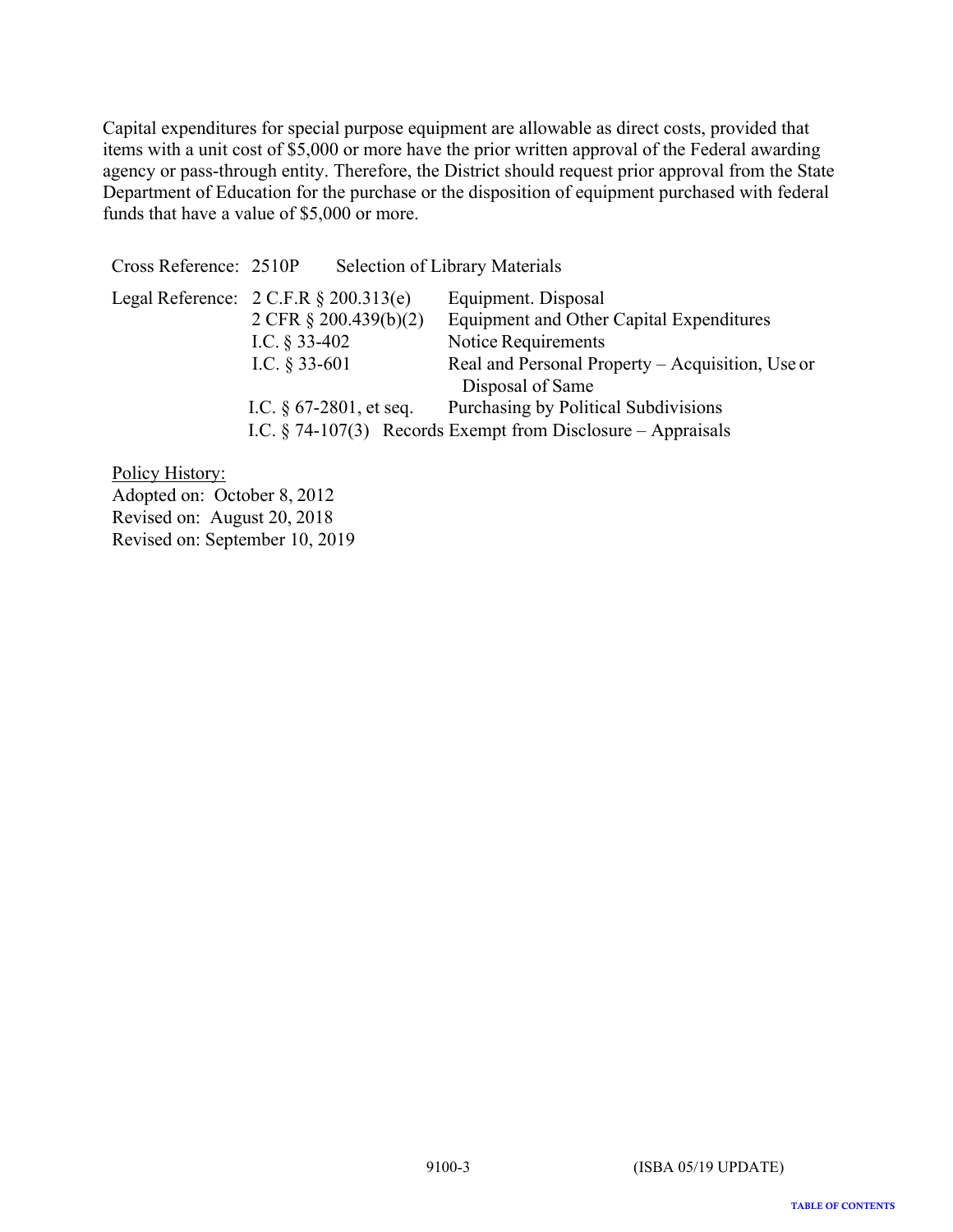## <span id="page-5-0"></span>**SCHOOL FACILITIES 9200**

#### Contractor License, Surety Bonds, and Insurance

No contract shall be awarded to any contractor who is not licensed as required by the laws of this State. Before any contract is awarded to any person, such person shall furnish to the District performance and payment bonds that shall become binding upon award of the contract to a contractor as follows:

- 1. Performance bonds in an amount not less than 85 percent of the contract amount for the sole protection of the District; and
- 2. Payment bond in an amount not less than 85 percent of the contract amount for the protection of persons supplying labor or materials, or renting or otherwise supplying equipment to the contractor and/or his or her subcontractors in the prosecution of the work performed under the contract.

I.C. § 54-1902 Unlawful to Engage in Public Works Contracting Without License I.C. § 54-1925 et seq. Public Contracts Bond Act Legal Reference: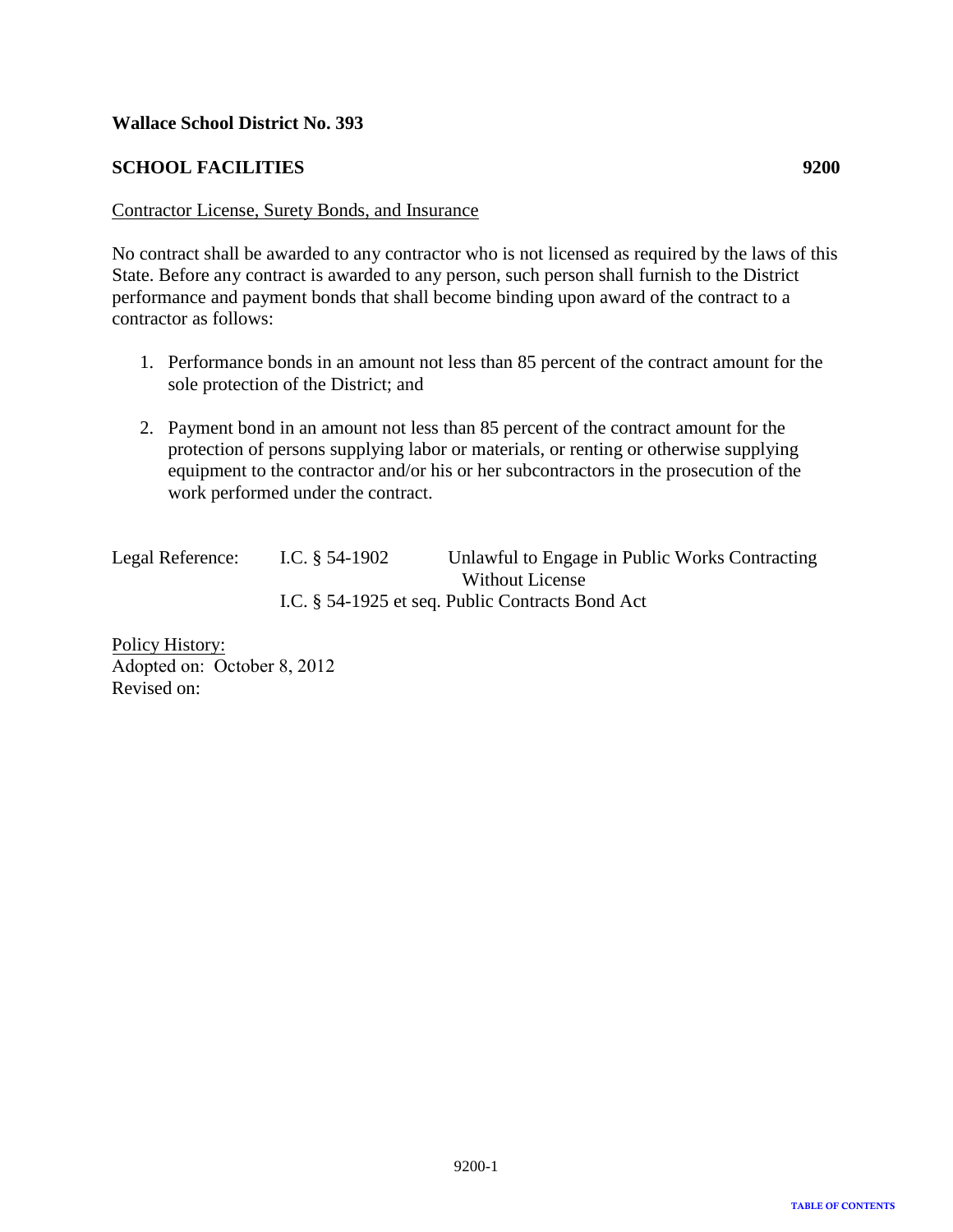## <span id="page-6-0"></span>**SCHOOL FACILITIES 9300**

#### Operation and Maintenance of District Facilities

The District seeks to maintain and operate facilities in a safe and healthful condition. The facilities manager, in cooperation with the principals, fire chief, and county sanitarian, shall periodically inspect plants and facilities. He or she shall provide for a program to maintain the District physical plant by way of a continuous program of repair, maintenance, and reconditioning. Budget recommendations shall be made each year to meet these needs and any such needs arising from an emergency.

The facilities manager shall formulate and implement energy conservation measures. Principals and staff are encouraged to exercise other cost-saving procedures in order to conserve the resources of the District in their buildings.

| Cross Reference: 8520             |                  | Inspection of School Facilities<br><b>Safety Program</b> |                                                                                         |  |
|-----------------------------------|------------------|----------------------------------------------------------|-----------------------------------------------------------------------------------------|--|
|                                   | 9400             |                                                          |                                                                                         |  |
|                                   | 9500             | Security                                                 |                                                                                         |  |
| Legal Reference: I.C. $\S 33-701$ | I.C. $§$ 33-1613 |                                                          | Fiscal Year – Payment and Accounting of Funds<br>Safe Public School Facilities Required |  |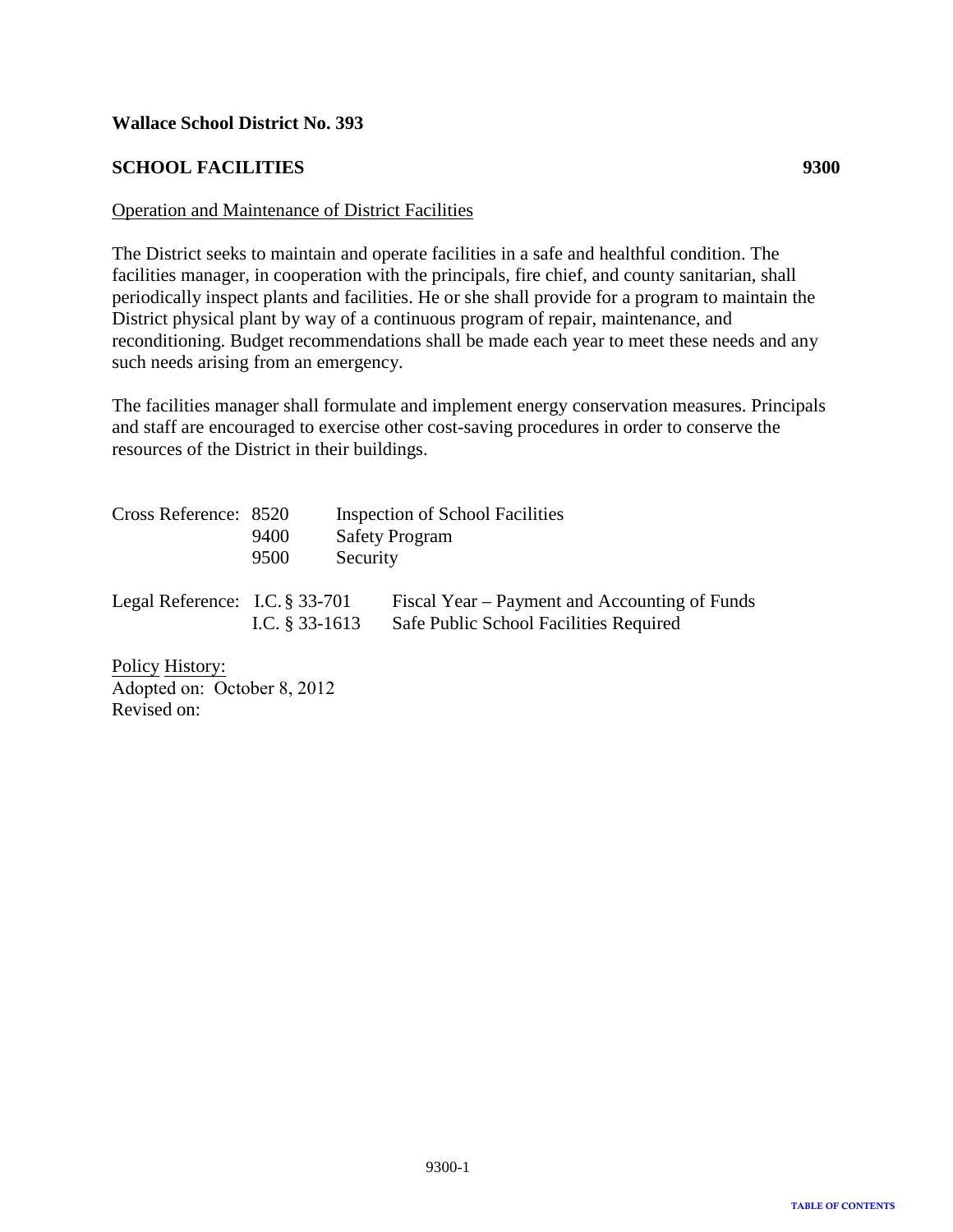## <span id="page-7-0"></span>**SCHOOL FACILITIES 9500**

#### **Security**

Security means not only maintenance of buildings, but also protection from fire hazards and faulty equipment and safe practices in the use of electrical, plumbing, and heating equipment. The Board requires close cooperation with local police, fire, and sheriff departments and with insurance company inspectors to do safety programs and training to ensure employees are using safe practices.

Access to school buildings and grounds outside of regular school hours shall be limited to staff whose work requires access. An adequate key control system shall be established which shall limit access to buildings to authorized staff and shall safeguard against the potential entry of unauthorized persons.

Records and funds shall be kept in a safe place and under lock and key when required.

Locks and other protective devices designed to be used as safeguards against illegal entry and vandalism shall be installed when appropriate to the individual situation. Employment of security guards may be approved in situations where special risks are involved. All incidents of vandalism and burglary shall be reported to the Superintendent immediately and to law enforcement agencies as appropriate.

Cross Reference: 9300 Operation and Maintenance of District Facilities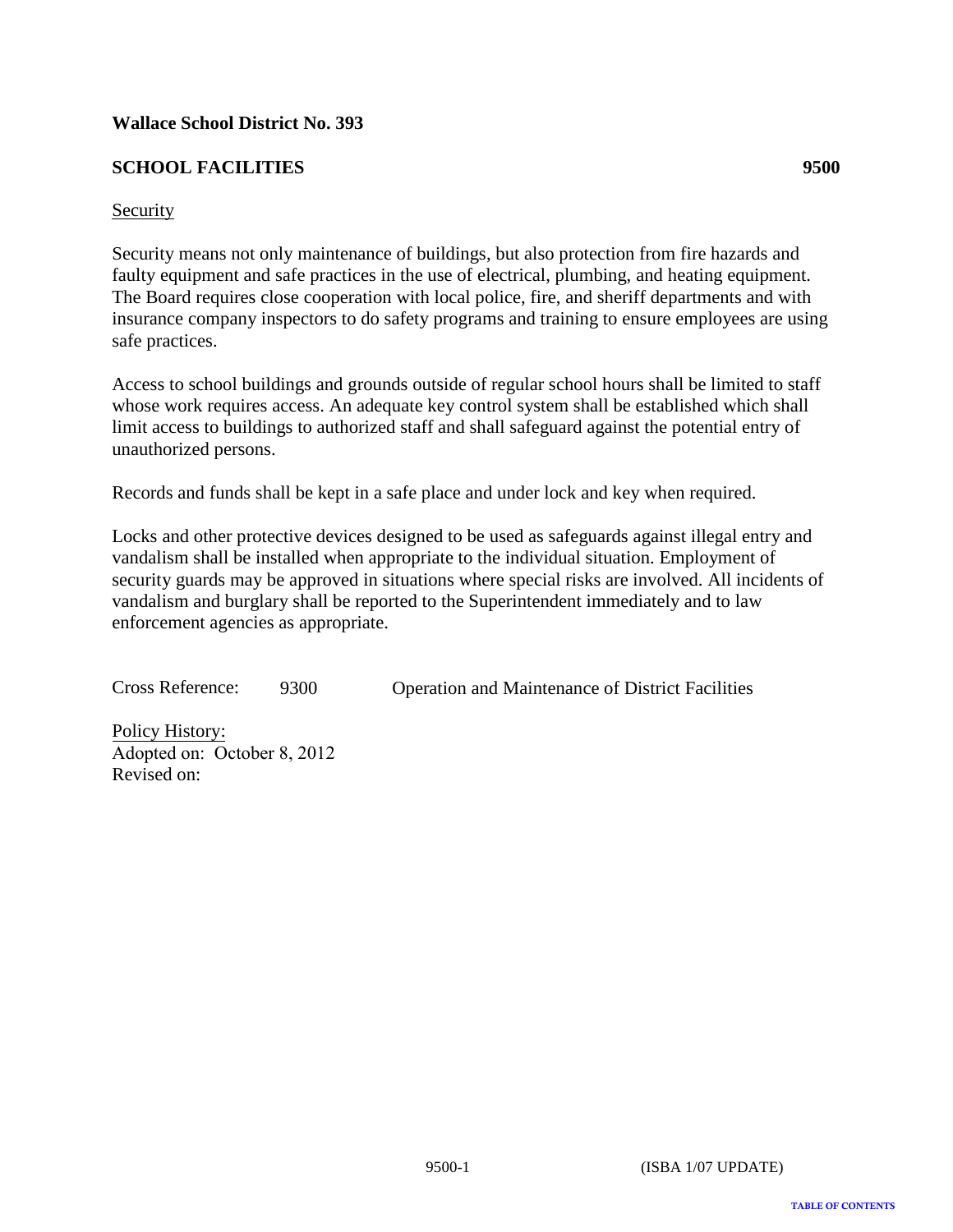## <span id="page-8-0"></span>**SCHOOL FACILITIES 9600**

#### Facilities Operations

The operation of the District's facilities shall be the responsibility of the Superintendent through the facilities manager. The facilities manager shall manage the operation of the facilities through the head custodians of the District's school facilities.

An adequate staff of custodial personnel will be employed by the District to operate the District's facilities. This responsibility shall include, but not necessarily be limited to, the following:

- 1. Adequate and timely operation of each facility's heating system;
- 2. Proper care of the District's physical properties, including walls, floors, roofs, ceilings, and equipment in those facilities;
- 3. Adequate care of and timely lamp replacement in each facility's lighting system; and
- 4. Proper care of each facility's grounds and playgrounds.

Because of the nature of facility operations, this service shall be provided not only during the normal scheduled working day and working year, but shall also occur during those times when the building is occupied outside of regular hours.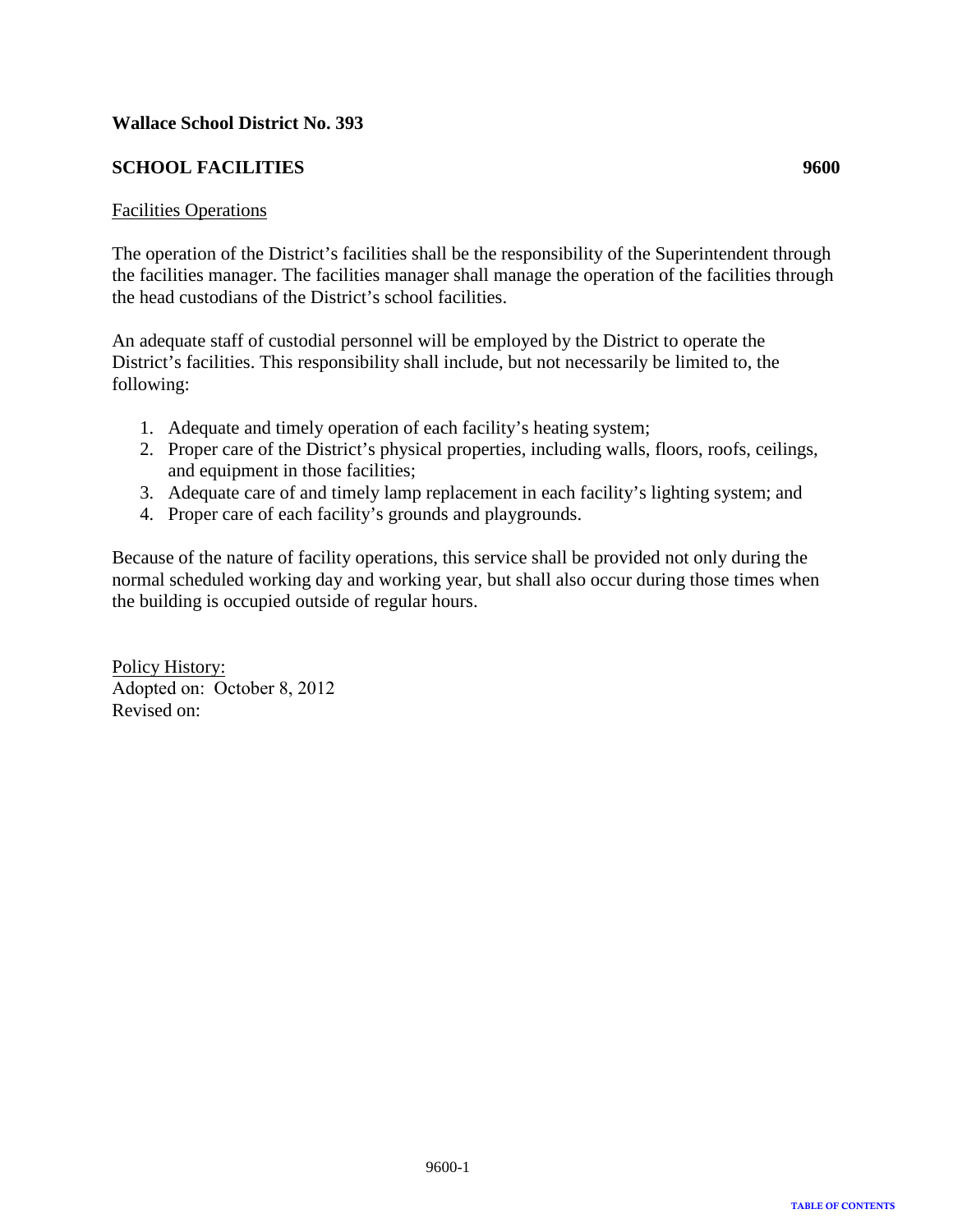## <span id="page-9-0"></span>**SCHOOL FACILITIES 9610**

#### Waste Management and Recycling

The practice of discarding materials used in school facilities is wasteful of natural resources, energy, and money. The Board, in an effort to set an example of stewardship of our natural resources and to develop responsible citizenship in our students, declares that resource conservation is to be made an integral part of the physical operation of the school system and of the school curriculum. Therefore, it shall be the policy of the District that:

- 1. The District will integrate the concept of resource conservation, including waste reduction and recycling, into the environmental education curriculum at all levels.
- 2. The amount of waste of consumable materials is to be decreased by:
	- A. Reduction of the consumption of consumable materials wherever possible;
	- B. Full utilization of all materials prior to disposal; and
	- C. Minimization of the use of non-biodegradable products wherever possible.
- 3. The District will cooperate with, and participate in, recycling efforts being made by the local and State governments. As systems for the recovery of waste and recycling are developed, the District will participate by appropriately separating and allowing recovery of recyclable waste products.
- 4. The District will purchase, where financially viable, recycled products and will also encourage suppliers, both private and public, to make recyclable products and unbleached paper products available for purchase by public schools.
- 5. Representatives of the District will actively advocate, where appropriate, for resource conservation practices to be adopted at local, regional, and State levels.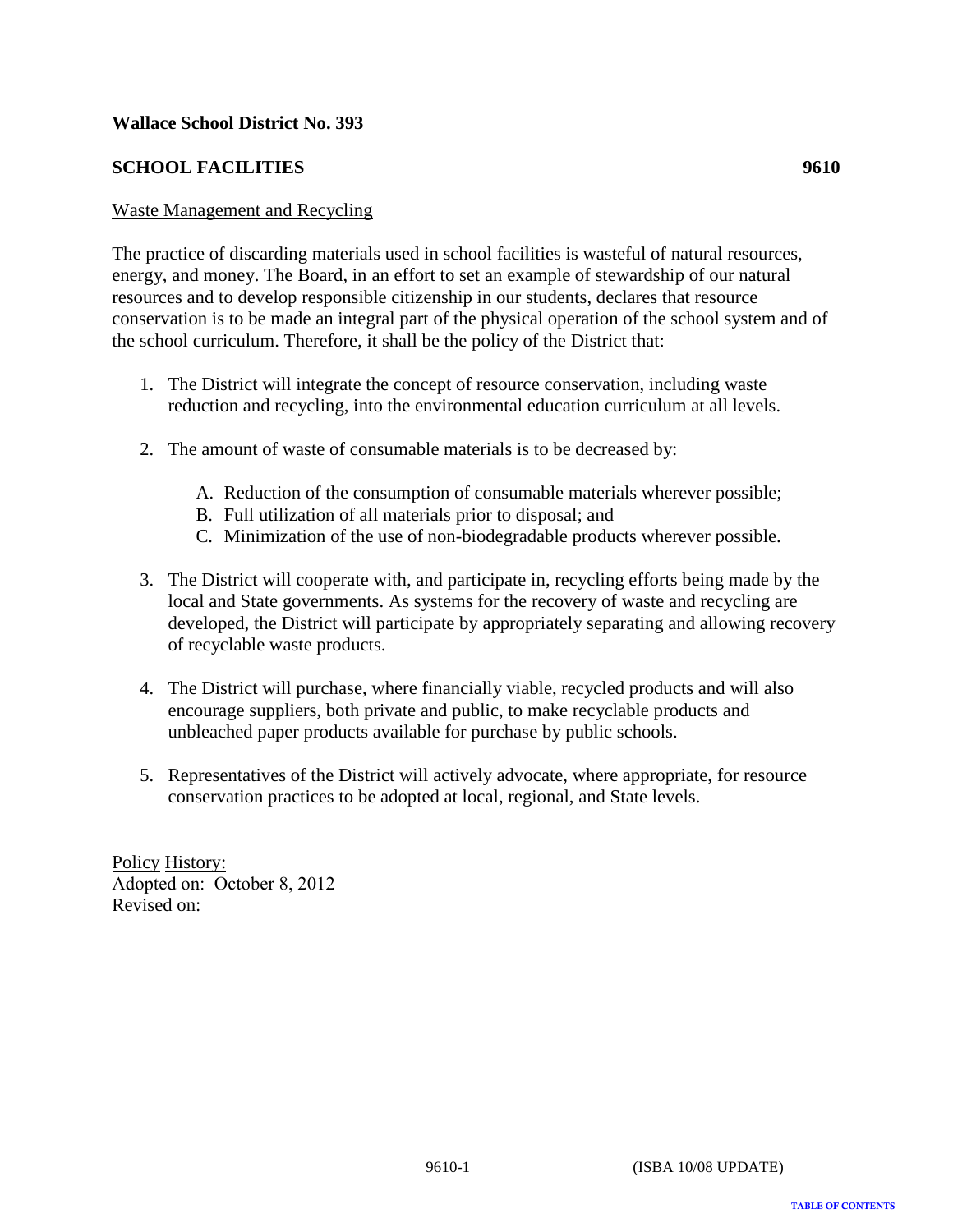## <span id="page-10-0"></span>**SCHOOL FACILITIES 9700**

#### District-Wide Asbestos Program

It is the intent of the District that the Asbestos Hazard Emergency Response Act (AHERA) and all of its amendments, alterations, and changes be complied with by all District employees, vendors, and contractors.

The District shall develop and continually update an asbestos management plan for each school, including all buildings that they lease, own, or otherwise use as school buildings, and submit the plan to the Idaho Department of Environmental Quality for approval. A copy of each school's plan shall also be kept at the school and made available to the public for review. The District shall notify parents, teachers, employees, and employee organizations (in writing) of the availability of management plans. The management plan shall include a description of the steps taken to notify such groups and a dated copy of the notification.

After an initial inspection of the schools to identify possible asbestos-containing building materials, the District shall conduct an inspection every three years to determine whether the condition of known or assumed asbestos-containing building materials has changed and will make recommendations on managing or removing the materials. These inspections and any response actions must be performed by trained, licensed professionals. Every six months, the District will survey the condition of these materials to assure that they remain in good condition. Forms for noting the condition of these materials shall be included in the management plan.

The District will train all maintenance and custodial staff on asbestos and how to deal with it, and notify short-term or temporary workers on the locations of the asbestos-containing building materials. Such training will be conducted within 60 days of hire. Warning labels will be posted in routine maintenance areas where asbestos was previously identified or assumed. The District will ensure that plans and procedures to minimize the disturbance of asbestos-containing building materials are set and followed.

The Superintendent or his or her designee shall be trained and designated as the person responsible for ensuring that these requirements are implemented.

Legal Reference:

Asbestos Hazard Emergency Response Act, 15 U.S.C. § 2650 Asbestos Management Plans, 40 C.F.R. § 763.93

Policy History: Adopted on: October 8, 2012 Revised on: March 10, 2014 Revised on: July 14, 2014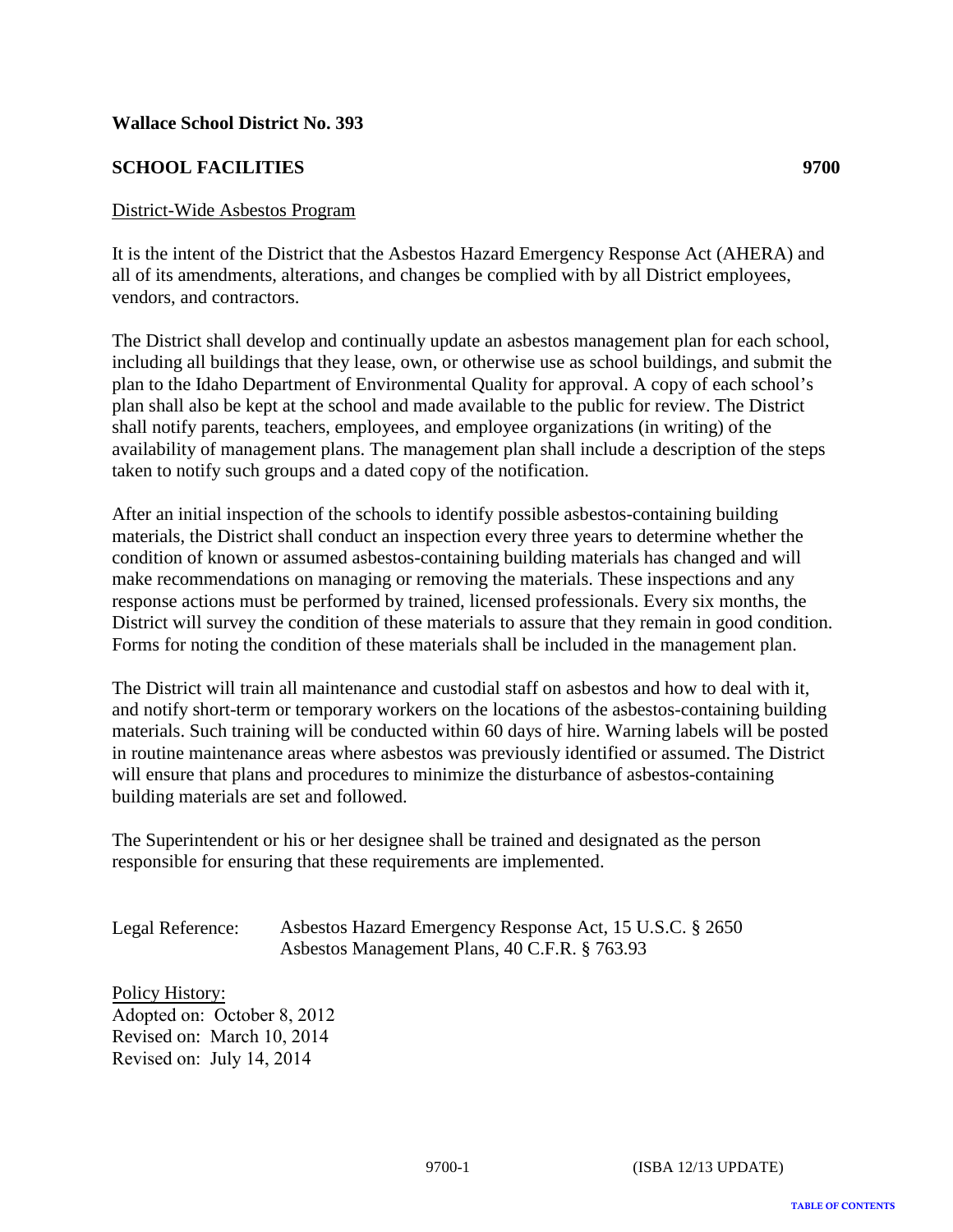## <span id="page-11-0"></span>**SCHOOL FACILITIES 9705**

#### Hazard Mitigation – Chemistry Lab Disposal

The Board of Trustees shall strive to ensure the safety of District students and staff. All students and staff shall practice proper and safe disposal of toxic hazards. Toxic hazards exist in substances used in schools such as in laboratories, science classrooms, and kitchens; in the cleaning of school buildings, buses, and equipment; and the maintenance of school grounds.

This policy primarily focuses on chemistry lab waste disposal. Teachers should instruct students, ensure that no experiment will be dangerous if safe procedures are followed throughout, and ensure that proper precautions are taken to avoid contaminating the environment.

#### Chemical Waste

All laboratory work with chemicals eventually produces chemical waste. Staff and students associated with the science laboratory share responsibility to minimize the amount of waste produced and to dispose of chemical waste in a way that has the least impact on the environment. Depending upon what is contained in the waste, some waste must be professionally incinerated or deposited in designated landfills, while other waste can be neutralized or discharged.

#### Waste Storage Prior to Disposal

All waste should be stored in properly labeled containers. The label should contain the date, type of waste, and any other pertinent information required by the disposal company. Waste should be segregated to avoid unwanted reactions and to allow for cost-effective disposal. Waste should be stored in closed containers except when additional waste is being added. Each school science department should maintain a central, secure waste storage area.

#### Disposing of Waste

Teachers should be aware of the appropriate method of disposal for any chemical used in the school laboratory. Teachers should make disposal options a part of all laboratory instructions for students. For chemical waste produced, teachers should instruct students as to the appropriate method of disposal, including disposing of the substance in a disposal container or down the drain.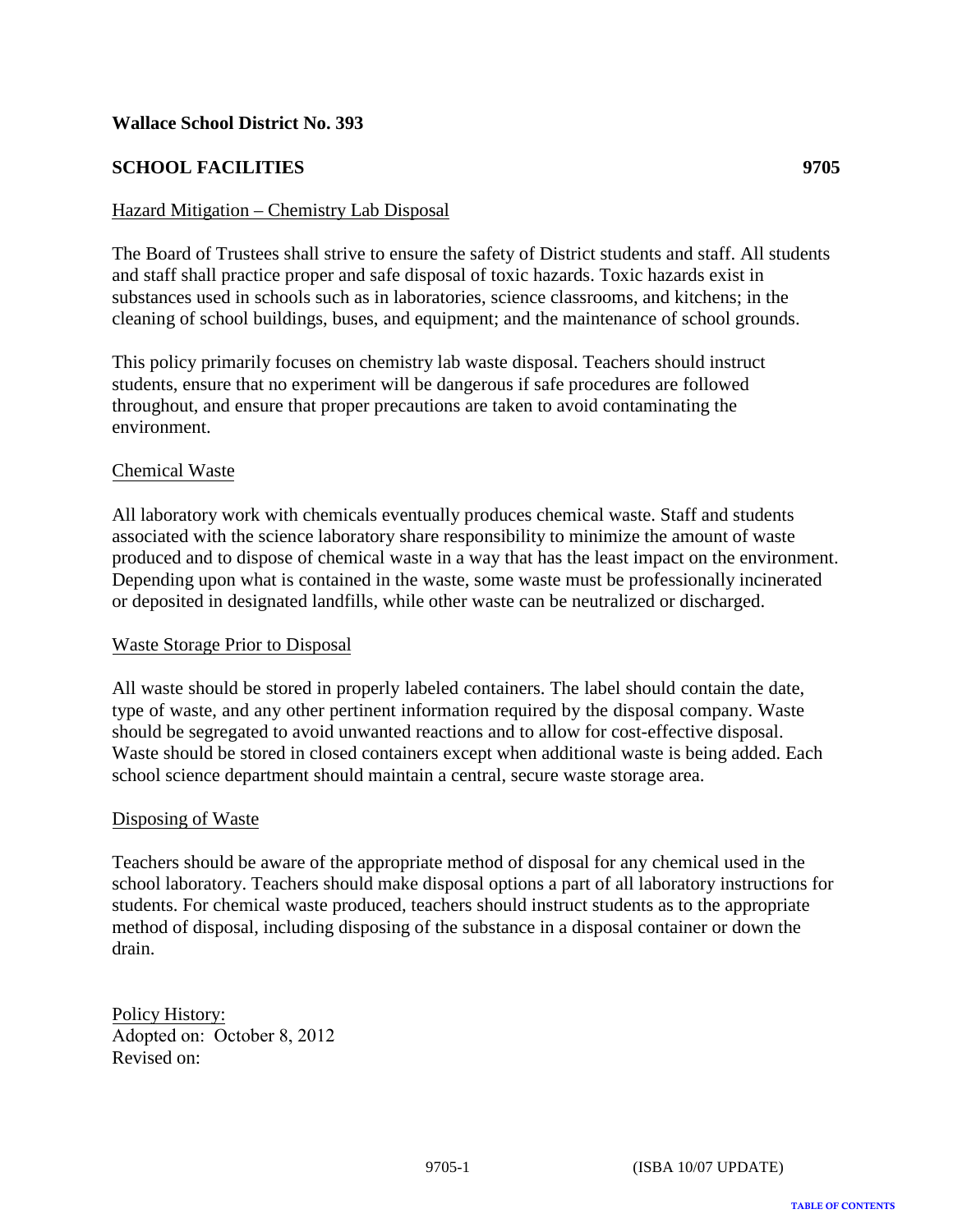## <span id="page-12-0"></span>**SCHOOL FACILITIES 9800**

#### Naming of School Facilities

The Wallace School District Board of Trustees is responsible for the naming and renaming of all schools and school facilities within the District. It is the desire of the Board that each new building or facility within the District is given a name that lends dignity and status to the school or facility. In fulfilling this responsibility, the Board will make every effort to respect community preferences.

The naming or renaming of a school or facility may occur under the following circumstances:

- 1. When a new school is built;
- 2. When two or more schools have the same name (for example, an elementary school and a middle school), one school may request a new name while the other retains the original name; and
- 3. When a new facility is built to replace an existing facility which will be closed.

The following guidelines should be considered when naming a school or facility:

- 1. A proposed school name may be a person, place, or thing;
- 2. Proposed names should not be a person whose primary identification is of a religious nature;
- 3. Distinguished persons proposed for the school name must have been deceased for at least six months and should have made significant contributions to the community, county, state, or nation;
- 4. A person's moral character should also be considered;
- 5. Persons proposed for the school name shall not be a relative of any employee or School Board Trustee; and
- 6. Geographic names may also be considered. These names should be clearly identifying and widely known.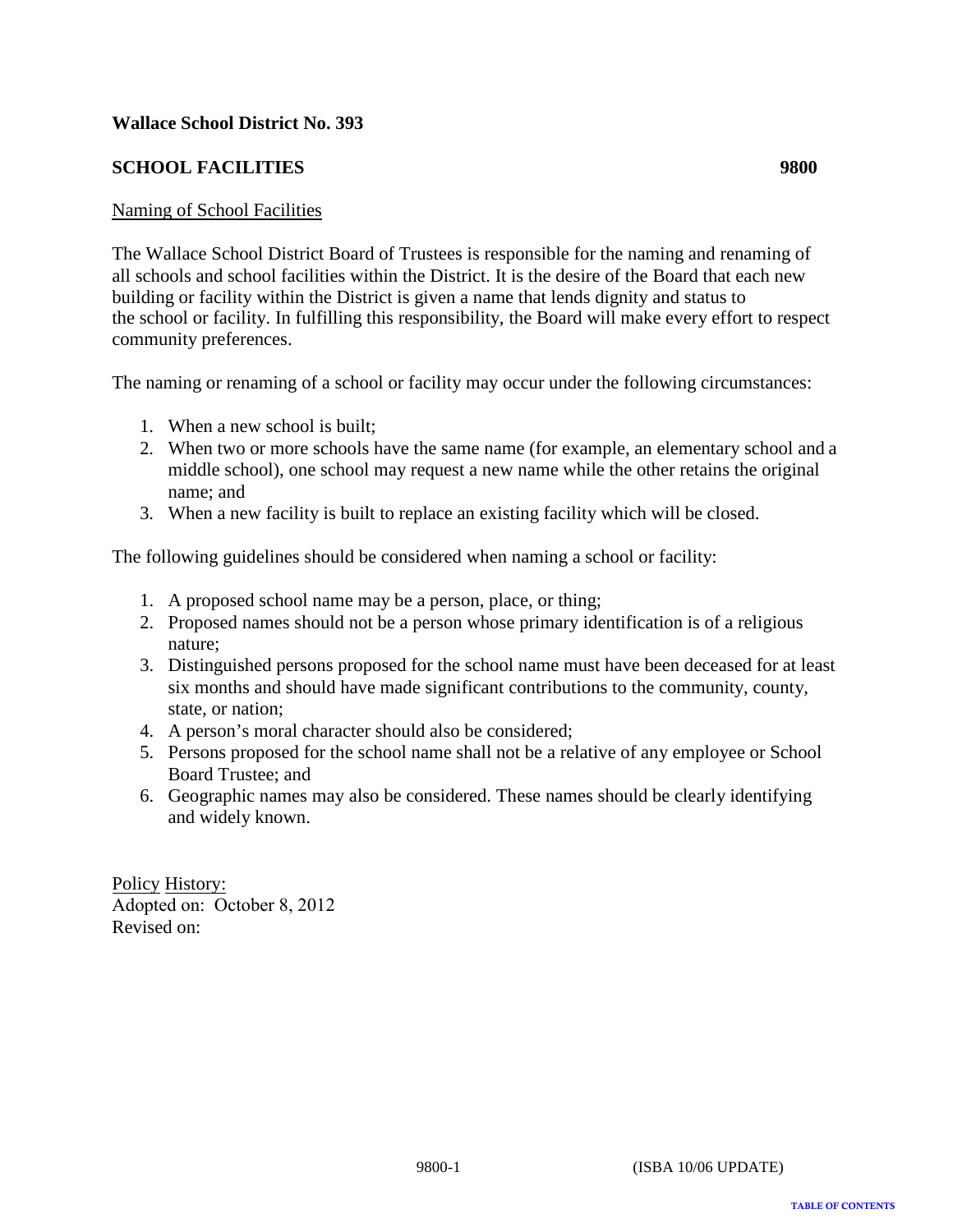## <span id="page-13-0"></span>**SCHOOL FACILITIES 9805**

## Memorials on School Grounds

From time to time there may be a desire to honor a deceased student or employee of the District. Any individual or group considering honoring a deceased member of the school community shall place their request in writing and submit their request to the Board. The Board or its designee will contact the family of the deceased to discuss such memorial arrangements. The Board may allow memorials to take place on a case-by-case basis and may not grant authorization to every request.

In considering requests for permanent memorials, the Board will take into account the recommendations of the Superintendent regarding the cost to the District for future maintenance and upkeep of the memorial that might accrue to the District.

In the event the Board approves a memorial to be placed on school grounds, it is strongly recommended that such memorials be in the form of a living memorial, such as a tree. This living memorial may be marked with a permanent stone and plaque of modest size indicating the name and relevant information of the person to be memorialized. Other types of memorials may be considered for approval by the Board using the same process indicated above. Any type of memorial, including wording on a plaque, as well as any memorial service on school property, must be approved by the Board or its designee.

Any memorial, permanent or temporary, such as a tree or plaque may be removed, transplanted, taken down, or discarded by the District in the event the school is experiencing demolition, modifications, if the tree has died, or for any other reason that the Board determines that the memorial should be removed or moved. Individuals wishing to place a memorial of any kind must realize that the memorial may not be a permanent fixture on school property and the District has no responsibility to move the same.

In lieu of a physical memorial, the Board suggests that a permanent memorial for the deceased student or staff be limited in form to perpetual awards or scholarships. Contributions to a general scholarship fund established by the District may be made. Memorial scholarships may be accepted and awarded under criteria approved by the District in honor of persons who have special significance to the students, District, or community. Items received become the property of the District and will be used for the purpose for which they were donated.

The Board recognizes that memorials of flowers, personal messages, and mementoes are often created at lockers, parking spaces, and other areas on District property upon such losses or events. The display of all remembrances will be temporary in nature, and will be removed in a timely manner and offered to the family.

Requests may be made to the Board to memorialize an individual or event in school yearbooks, at graduation ceremonies and other District activities. Activities will not detract from scheduled